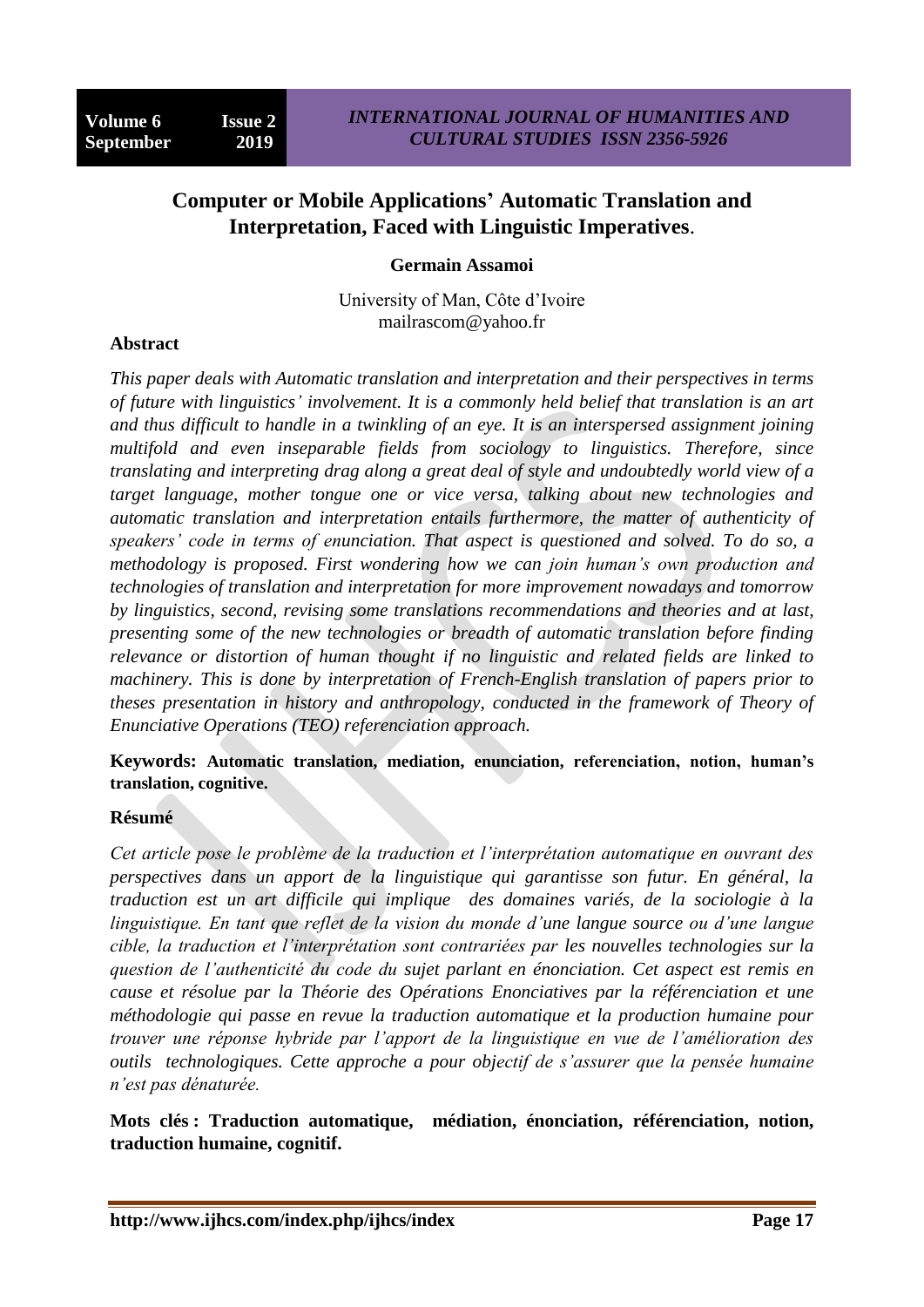# **I. Introduction**

It is a debate nowadays to discuss the efficiency of linguistics and translation and interpretation. In most cases, there is either a disgust of linguistic contributions to the activities of moving from a language to another or a partial agreement on the analysis based on syntax, semantics and even pragmatics(Lucie, Quinquis: 2019). Conversely, sociolinguistics is given more interest for translation as part of social sciences in theory of mediation which involves sociology of translation and interpretation (Laura, Linstedt:2019). It is relevant then, to clarify the role of sociolinguistics as related branch to linguistics and not as separate from it (Jean, Peuters:2019). This would rather mean there is no sociology analysis of language without linguistic parameters. That is why we speak of sociolinguistics as associated discipline as it links linguistics to sociology<sup>1</sup>.

It sounds somewhat queer to note that some drastically brush aside the foundation of linguistics as prior to any good communication construction or description. As a matter of fact, there is traditional pure logical syntax, a taxonomic syntax whether Saussurean or Chomskean and a syntactico- semantic analysis provided by discourse analysisin English and French that I always translate as enunciation. Consequently, "la Théorie des Opérations Enonciatives" is translated as "Theory of Enunciative Operations" by Antoine Culioli. I must also make it clear that discourse analysis, pragmatics and enunciation have a lot in common as they treat context, internal and external structures of utterances and not sentences to generate meaning (Janine, Bouscaren: 1987).

It means if sociology of translation or mediation is used in translation and interpretation it is rather notable in association with linguistic theories specifically enunciative ones I recommend. This is all the more true as it combines with sociolinguistics. In so doing, the parallel with automatic translation and technologies is well established. The problem will then be to try and discover what is hidden behind the praised instrument of automation more than man, as a guarantee to an effective translation and certainly interpretation by many specialists of the field proud proclamations, as if one should no longer go to authentic school or a higher score should be given to machines than brains they are tribute of (Olesegun: 2018, 1- 15). Language learning with computer and mobile discloses strengths and weaknesses. First of all, Robert Jones (2011:2-11), shows that IPad mobile is not very powerful for long text writing. There are errors when writing travel diaries in the system. However, text messaging and dictionary entries prove useful, but poverty of sound in voice recording is to be signaled. It can be a hindrance in interpretation training, or simulation. Chinnery George (2006: 9-16), maintains almost likewise that portable, PC"S games are not instructors but language learning assistance elements. Computer and mobile applications are used in language learning with recognised problems and advantages. It is then worth talking briefly about new technologies and automatic translation and interpretation.

 $\overline{\phantom{a}}$ 

 $1$  Benjamin Lee Whorf describes linguistic variables and social representations in Hopi, an Indian society. It is a substantial contribution to language understanding when he shows that some terms refer to a view of gender. There is more I shall discuss in the light of sociolinguistics concerning proximity and distance, base and secondary concepts just to name a few as social mirrors through language in coming papers.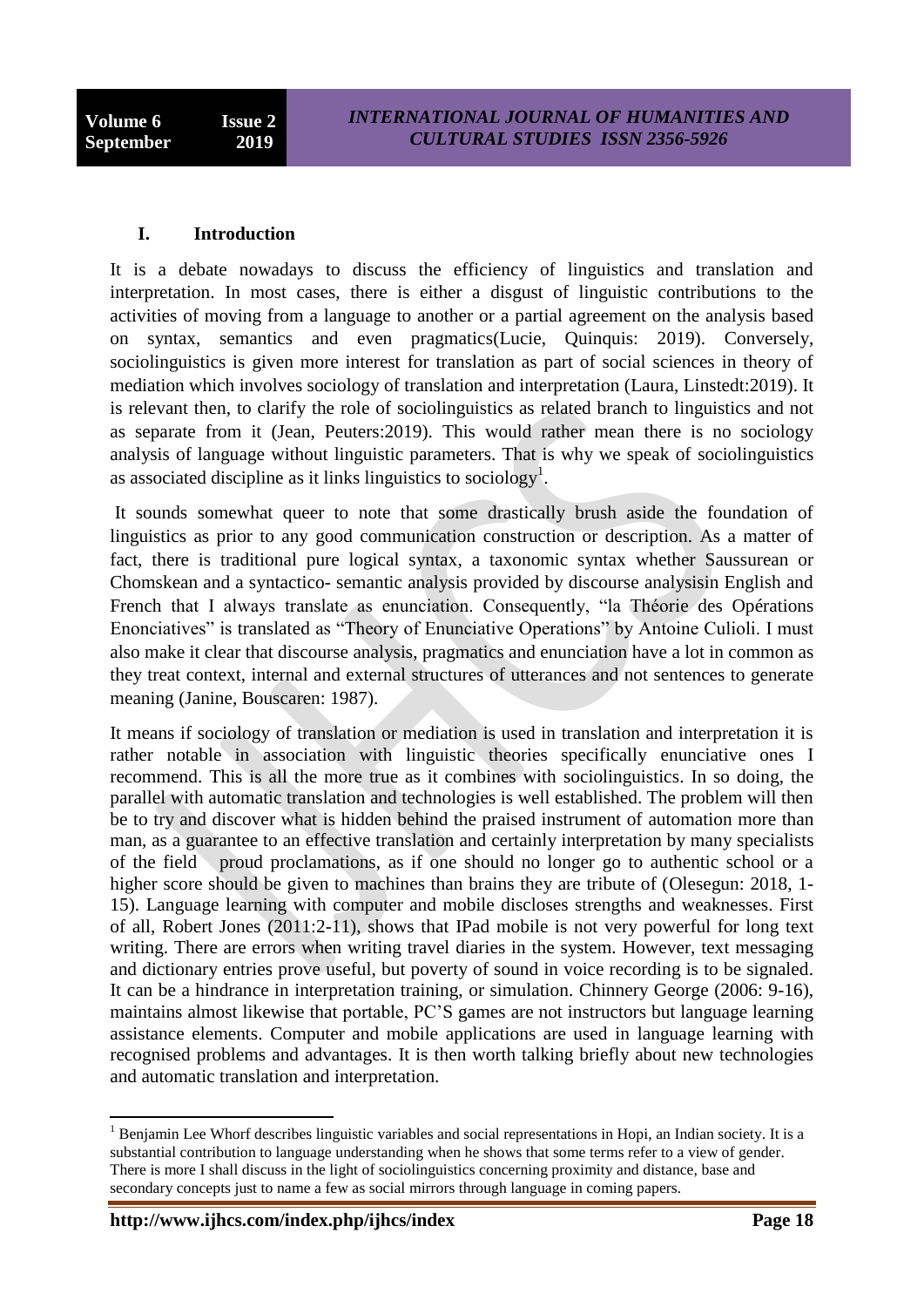#### **1. Means of new technologies for automatic translation and interpretation**.

Technologies and automatic translation have enlivened discussions since the 1960s starting in the US as accounted for by Josselson (1971: 2-5). Automatic translation or interpretation means machine one. What was abbreviated MT. The matter consisted in giving syntactic structures and words to translate perfectly with machine. In Alan Turing"s test for example (1950: 435-460 ) resulting in a search for a male or female person by an interrogator in a conversation, it has been proved that since a machine called computer could do the same thing, then it could be called intelligent machine before some questionable and agreeing thoughts emerged.

The issue is still much more vividly at run today even though one should not let down the fact that translation and interpretation are not the same activities. (Olusegun, Ofolabi: 2018, 1- 15). The former being written text towards a target language and the latter the spoken counterpart with more difficulties in teaching and training. He is followed by Monique Caminade (1995: 247-70) who states that working in both fields can help to identify the ability to be both an interpreter and translator.

Harry H. Josselson (1971: 2-5) first develops the context of good interpretation by different types: simultaneous, consecutive, unidirectional, word for word bidirectional, in turn, or per block. Further types of interpretation justifying certainly its multi-dimensional situational coverage are dialogue interpretation link interpretation of meeting, interview, community interpreting, official and layman or public service interpreting (business, diplomatic settings), justifying the difficulty of the task. In the same way, some of the types of interpretation overlap.

Technologies or automatic means are enumerated. These include video, telephone, to negotiate or consult a physician. Anyway the new technologies enable the translator to have a rough idea of a translation. This is due to the swiftness of the devices handling volumes of dictionaries, choice of equipments and choice of appropriate teams in associations all over the world. In a leaflet written by Laura Linstedt ( Press communiqué :28 September 2019 ), it is about time we got hold of new technologies rather than promoting linguistic knowledge. Her assumptions invite translators to view them as ways of restoring communication as the heart of translation. Materials already used are displayed. Among them, communication of time of crisis, intercultural improvement throughout ages from the pen to the type writer and speech recognition. There are also the progression from police records to electronic dictionaries without forgetting the intense information system that allow simultaneous interpretation having proved useful during a trial called Turenberg and telephonic or distant interpretation.

David Russin (2016:2- 10) enhances technological tools. As a matter of fact, he parades means such as automatic translation and translation memories. In addition, Google Translation and Babel fish are said to be the two translation engines. Here, are directly involved in practical illustration of softwares. Their assistance enables just to have a global idea of simple text but not as published entities from computers. There is a hint to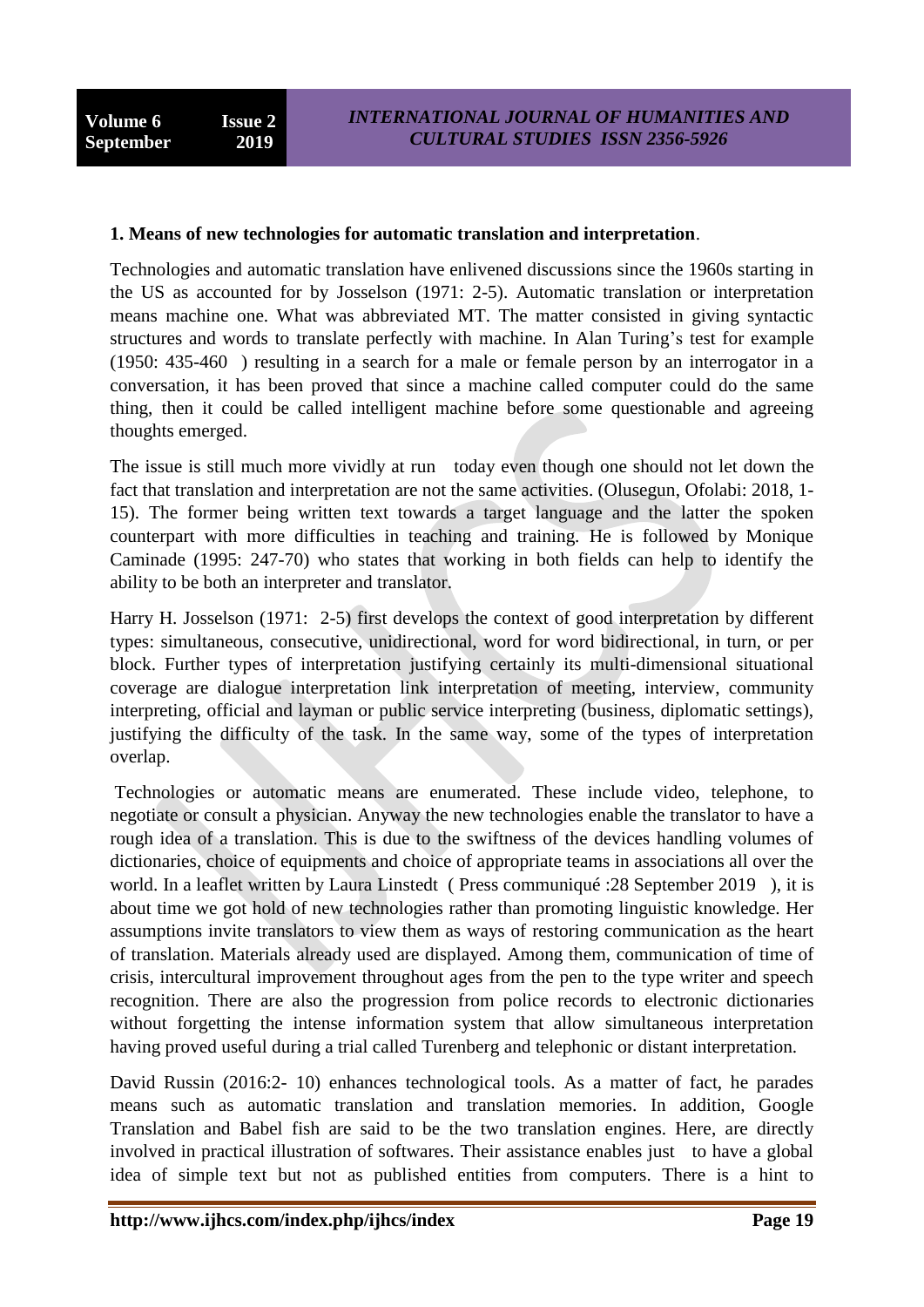technologies with a little worry even though Thomas Raymond (2013: 1-10) backs it up revealing the use of audio-lingual method today against Grammar Translation Method whose aim was to establish equivalences between the source language and the target one in translating whereas languages are not identical. The audio-lingual is made of listening and speaking to acquire more language skills. A part from new technologies, there are other techniques claiming to be non- linguistic and which can certainly be added to new technologies' efficiency.

# **1-2 Non automatic additional new approaches**

Talking about difficulties of Machine Translation, Harry Josselson (1971: 4) takes for granted that

> Many changes have occurred in the field of machine translation since 1960. It has been generally acknowledged, as first pointed out by Bar-Hillel, that fully automatic high-quality translation (FAHQT)is exceedingly difficult, if not impossible, to achieve. The human mind can draw inferences which a machine, even one with an encyclopedic dictionary, cannot do. To restate this in terms of linguistics, the science that deals with that aspect of human behavior which manifests itself through language, the primary reason for the unattainability of FAHQT is the very nature of language itself. This fact escaped many early researchers in machine translation, particularly those who were hardware-oriented and who proceeded from the very naïve position that since everybody speaks a language, everybody should, theoretically at least, be able to deal with any processes which involve language.

This conception is enough to open the gate to non-linguistic advocates who judge it out of fashion to consider translation and interpretation theories based on linguistics (Laura, Lindstedt: 2015). There is more and more, a sociological and sociolinguistics background of languages which is deemed relevant to understand and diversify the cultural intertransmission of languages set face to face; a reason for raising evaluations methods in translation and interpretation schools.

Indeed, she thinks that in fragmented summation in evaluation, must is not a very striking point for students. A global approach should be better instead by disliking those who are champions of underlying linguistic structures teaching. In the global evaluation orientation, a general improvement of one"s shortcomings should be possible leading to an estimation of one"s progress in translation and interpretation. A typical instance is the fact of evaluating on different commercial systems and not on all the kinds of commercial activities. This may mean that the trend should be on a more restricted aspect within a broad domain of translation and interpretation for coming experts' evaluation in order to master the basic content of a field. Unlike this non-linguistic approval, some authors prefer not to be critical of linguistic foundations, stating the role of translation and interpretation in a multilingual country like Nigeria (Olusegun, Afolabi: 2018, 1-15). He emphasises the lack of enough professionals in translation and interpretation that induces the students to move to other specialisations; mainly Grammar and literature in Nigerians" Universities. Relating it to lack of jobs in the field, he sustains the context of its necessity in Nigeria. His study introduces many researchers' view points as well who make similar observations and proposals.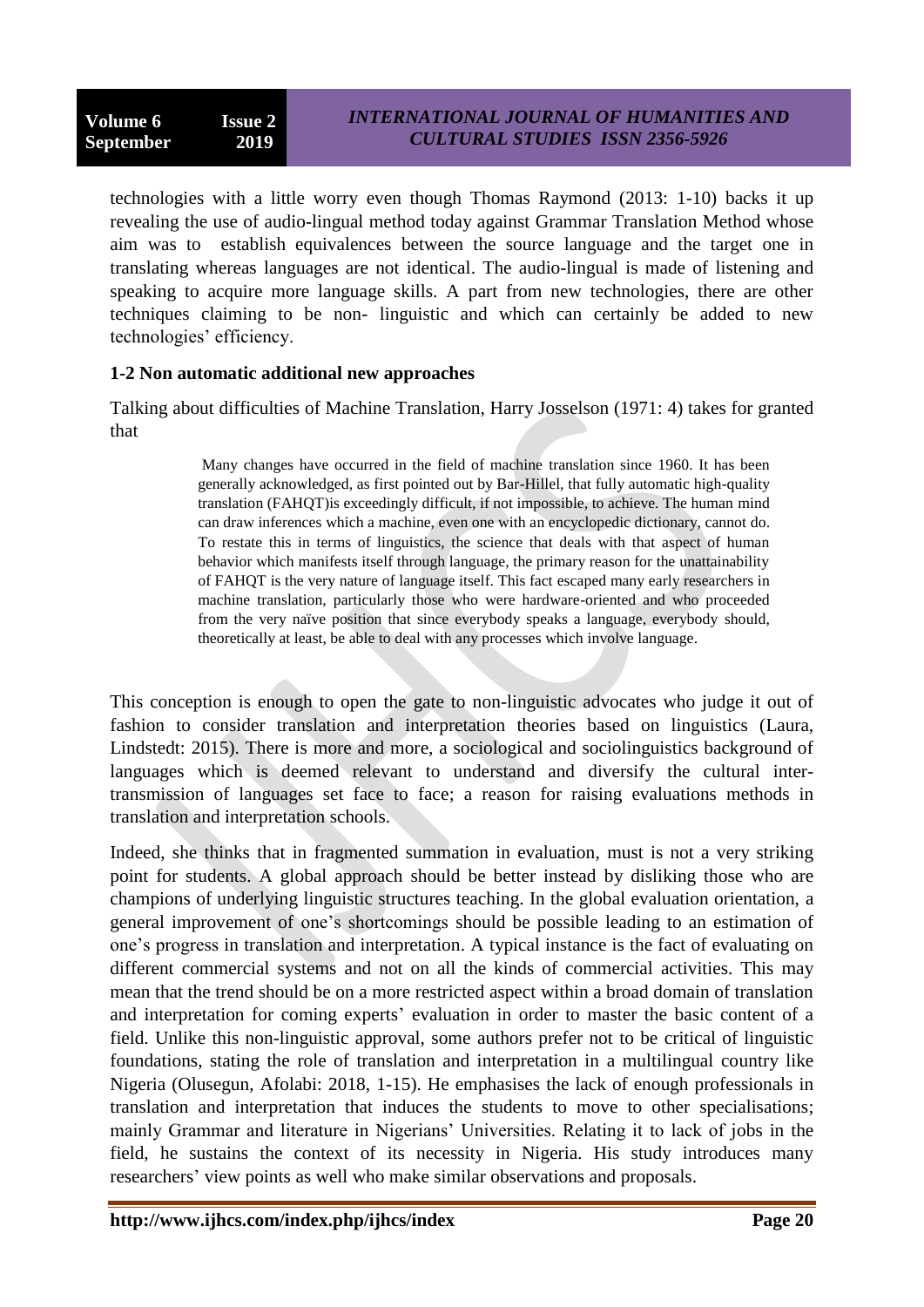It is to be noted that training interpreters must take into account political, economic and employment realities before reinforcing the importance of translation and interpretation in Nigeria for its position in Africa and the world in diplomatic affairs, international relations and its unity as the biggest nation of Africa. There are three coexisting national officialised languages which are Yoruba, Haussa and Ibo. Interpretation in this light is not external to the boundaries but inside the melting pot population and the need to discuss resolutions even at the national assembly in those languages. Two kinds of referred techniques in translation are bilingual and exo-lingual conversations. They are qualified as natural translation alternance.

In fact, in a bilingual context, no linguistic form has a meaning. An illustration of the

"studies of language choice and language in particular of code-switching and transfer …exolingual with different linguistics repertoires… wide and flexible spectrum of mutual accommodation processes with auto and hetero facilitation, transcodic marking, syntactic guiding, collaborative sentence completion. Translation here is a third mode of interaction that may be open to a multilingual constellation.

To understand well, there are two implicit actors: language functioning, speakers who can be two or more, different situations requiring each time appropriate conversational units, machine to store required grammar and situational lexicon and at last the translator with a minimized physical role if the elements belonging to language have been well designed and stored somewhere for automaticity<sup>2</sup>. Why not understand it this way as social linguistic-free content looking for its skeleton in social sciences like the pure mediation case of Canadian immigrants described by Anna Claudia (2015:7-30)

> Migration et mobilité pose nu le problème de choque culturel, de difficultés d"adaptation institutionnelle bien qu"en cette question plusieurs contributions aient été faites ces dernières années. Mise en place de service social avec interprète. Relations des recherches: situations de contact/situations interculturelles ; la médiation/interprétation ; les migrants et leurs droits.

This means immigrants in Canada speaking Portuguese, Spanish, Chinese, and French in majority face difficulties of meeting a new way of life enclosing institutions and social offices. But they have to overly share their own culture with the foreign country in which they are now dwelling. The interpreter becomes the break of the linguistic barrier to move to a new adaptation and obligatory integration. That is why the translator should be empowered by a good linguistic background as presented below through Theory of Enunciative Operations (TEO), (Janine, Bouscaren: 1987).

 $\overline{\phantom{a}}$ 

 $2^2$  The term translator, is sometimes used to mean interpreter. The co-text above illustrates it well. It does not mean reference to the same activity, but close ones to move from a language to another. It is also a stylistic way of avoiding repetition whose principle can be commented on as something obvious for the reader involved in the activity of language conversion.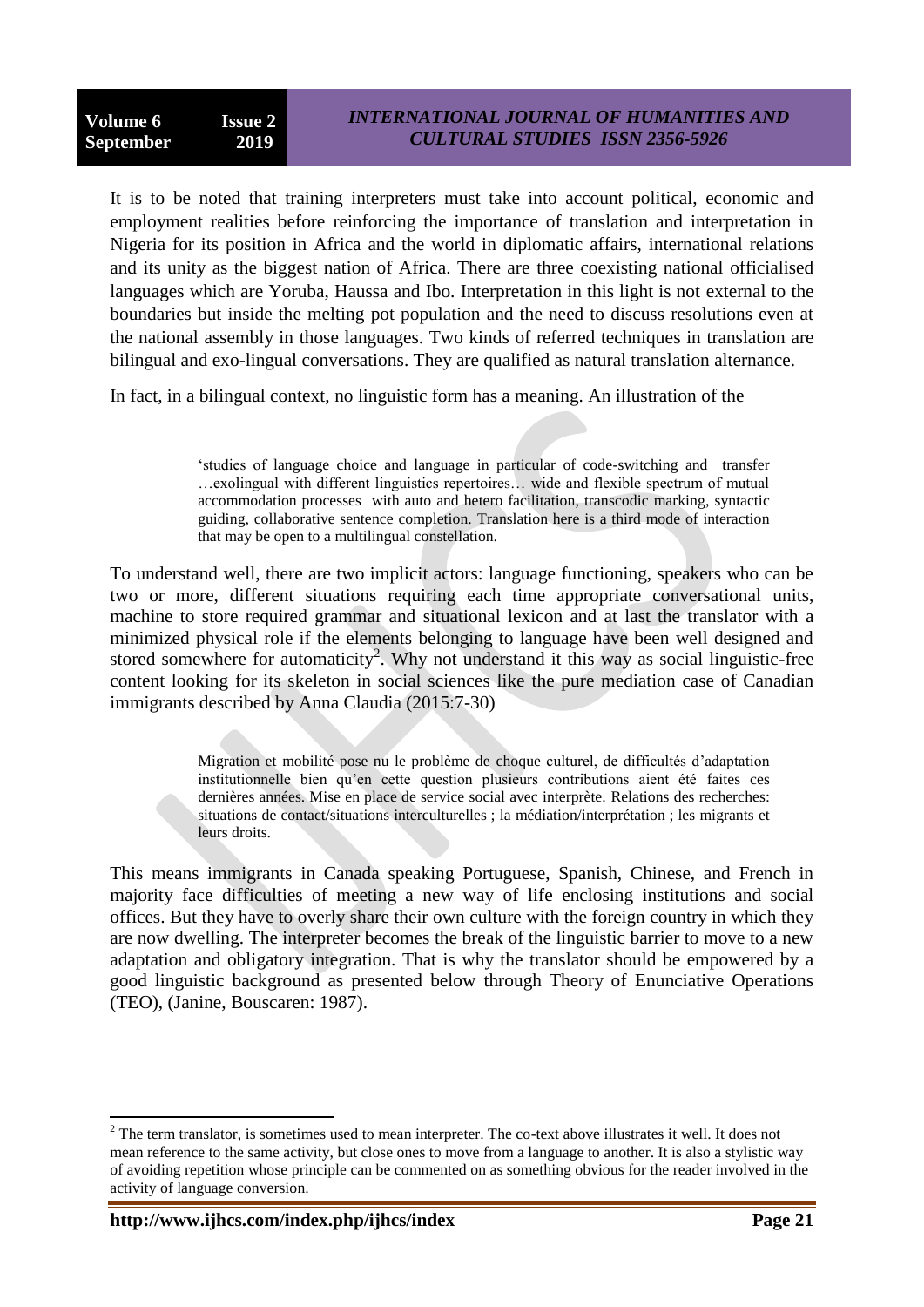#### **2- Linguistics contribution to translation and interpretation**

John, Norris (2014) states that

the goals of most foreign language (FL) instruction in higher education within the United States are built around three main components: (a) the acquisition of the knowledge of language skills for general communication use; (b) exposing learners to other cultures and ideas; and (c) fostering an appreciation of differences in cultures and ways of thinking. While each of these are certainly noble outcomes and likely meet the needs of the majority of university level FL learners, they remain quite broad in terms of what it is a learner will actually be able to do with the language once they have left the classroom.

Knowledge of language grammatical rules, culture transmission or discovery and what learners do with all those acquired skills is specific to each one of them. The Philosophy behind what is explained is the priority of linguistics to all language activities (Ferdinand, De Saussure: 1955) so long as encoding and decoding are not social and more intensively automatic. Automaticity can follow. But Saussure"s first view referred to above, is a basic encoding and decoding non- semantic and therefore structural dimension of units. It also exhumes paradigmatic and syntagmatic linearity of language as a code for a given human community to communicate. That unambiguous view, easily introduces Theory of Enunciative Operations (TEO) softly as well. The TEO method summoned in this presentation is based on a tiny aspect of its broad thematic reservoir. It is borrowed from a Compilation of Antoine Culioli"s work on notional level and through what is exclusively and perspicaciously wrapped within the theme of "Theory of Representation". With Paul Laurendau (1990: 91-114), representation is the major feature to be discussed as essential operation of language understanding. This is due to the fact that set theory is old fashioned and that occurrences of classes come from constructions upon a single notion. Considering

#### 1) Cats are cats

Subject and predicates describe different properties. It could be understood that the cats are not cats. Whereas the utterance states that they are. For logicists the sentence is tautological and thus deprived of meaning whereas there is. It appears relevant to come to a topological Scheme (Assamoi, Germain: 2015, 83-84). Thus an Interior (I) level is at the right to validate assertion and structurations compatibility. A Frontier (F) is the post of observation of the more or less acceptable occurrences matching the main predicative operation and at last, the exterior (E) breaks with the non- congruent thought. That conception is deeply followed suit by Paul Laurendau (1998: 91-114) from whom we red basic referenciation concepts in Culioli"s work of TEO. The ultimate goal of Culioli is to display no direct connexion to extralinguistics since in pure semantics, a signified will be associated with a given object in the world. The approach aims at proving that there is no straightforward link as such and that there is a cognitive process, before getting to the outer aspect of language. Four notional levels are explored.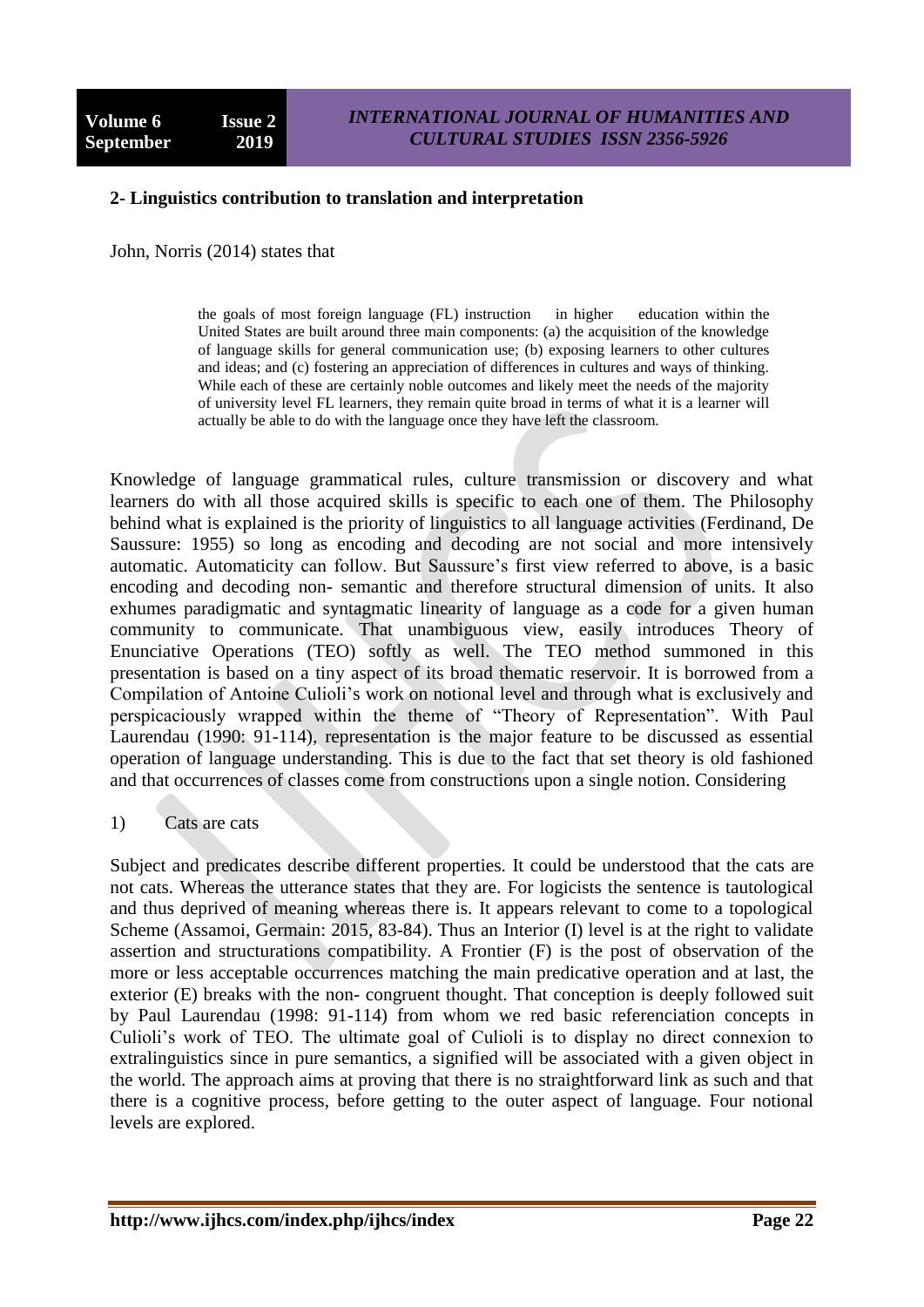# **2.1 Representations and verbalisation**

Non verbalisation means not showing a person filming objects or people, someone making a knot. It is rather, the use of words, text with a regulation opposing event and discourse. It is necessary not to neglect the need of a coding system to establish the gap between discourse and decoding. These comprise data outside the immediate field of linguistics. In representation, the meaning is the move to verbalised phase of language. Allusion is made to this equation-like scheme.

2) Representation= verbalised= problem of representation.

To move to extralinguistics, you must apply the process to get to it as representation.

3) Event locution= speaker and validation = enunciator which corresponds to building meaning by a subject leading to truth conditionality.

4) "Peter"s heart". There is implication of true or not true value of the proposition whereas it is syntactically true. Otherwise we would have "doesn't exist" synchronic and achronic values. Negation being always upon the notion, it is impossible to say

5) This is a cheese and then pointing to the binding of a watch saying "it is not a cheese"

It is controversial since the notion exists. Posed, what is said about a grammatical subject (Emile, Benvéniste: 1966, 273) and presupposed which is implicit pragmatically (Jean-Claude, Coquet: 1970, 6-11)) are into play but not semantics (Peter, Seuren: 1974, 29)relating to a signified in a symmetric word to word and non-operatory way. Once again, the real extralinguistic representation going through a cognitive extralinguistics, remains unsolved. So a referent is built within an abstract referential domain and not in an extensional one and the same Culioli (1997: 32-84) reinforces theory on categories of notions through the observation made above as a necessity to grasp that field. What follows is giving the notion a status.

#### **2.2 Notion and out- assertion status**

The need to talk about inextricable physico- cultural notion proves useful.

6) The English word "knight" loses its etymologic motivation unlike "chevalier" which keeps its origin in French. Indeed morphologically, the word "cheval" (horse) is perceptible as a root to the world formation. In knight the formal hidden etymology is "knot" which has nothing to do with the world meaning extensionally, so much so that you need to go far away to know that "knight" originally refers to feudal, submissive association of a man with allegiance oath obligation to serve his master who is an empirical Lord. In "chevalier", there is a social role understandable through a physical exteriority, a visual superficiality which can make us literarily think about "pedestrians, walking people". A sociological dimension of language is investigated.

7) The name "Jean"" from the view point of a linguistic community brings back to a person, an animate male living being. But at the same time, it is representative of the Pyrenees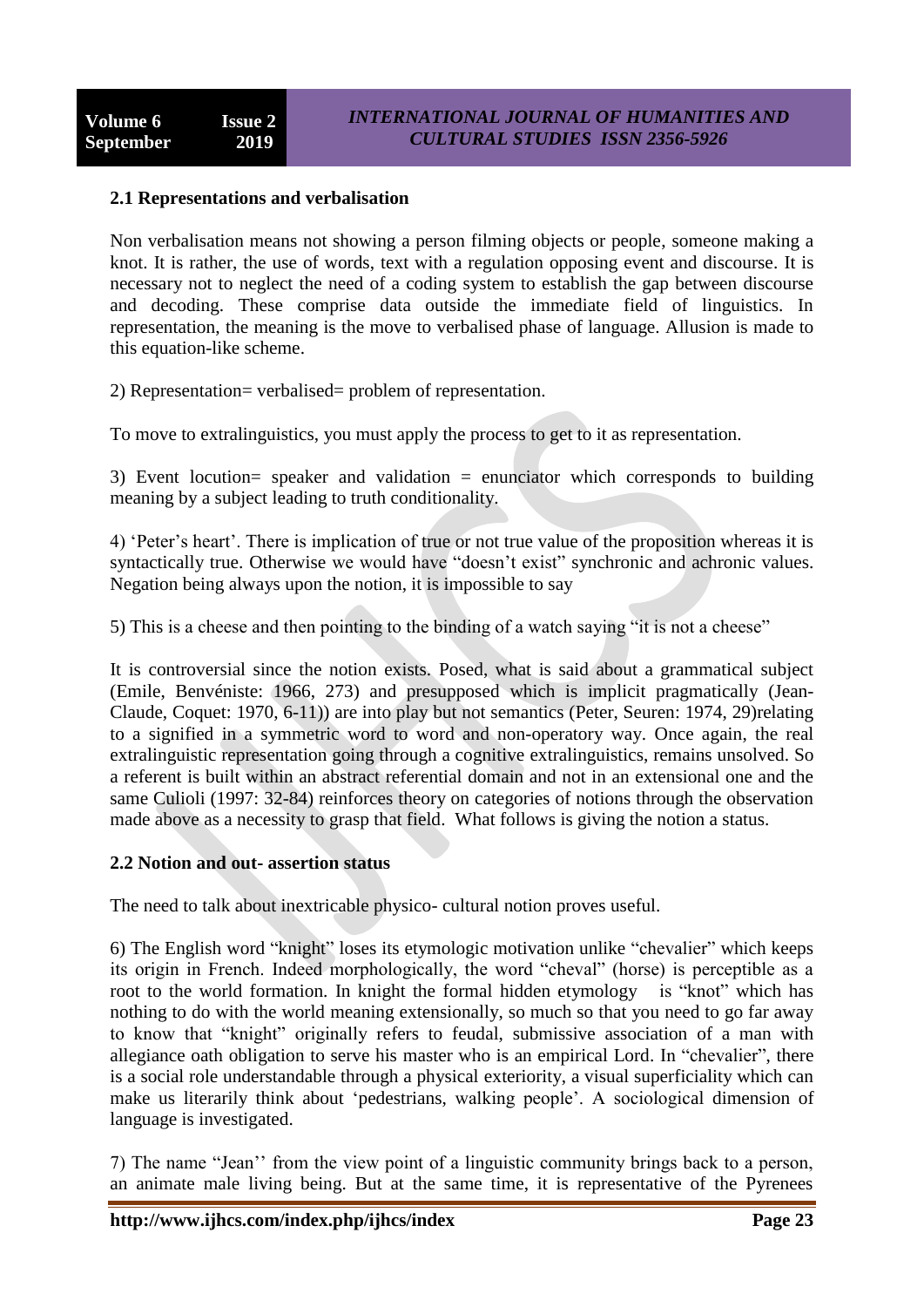mountains "bed. In this dimension, the notion is viewed by Culioli (1997:32-84) as a linguistic reality, a lexical unit which is a referential relation power and a syntactic marker at once. Creating referenciation becomes obvious.

# **2.3 Building referenciation**

Here, Culioli (1985:82) puts forwards the fact that in Theory of Enunciative Operation (TEO), meaning is out of notion thus distinguishing between sense and signification to move to referenciation as equating to signification. Clauses are hybrid statement of world/ language joined in the linguistic activity of referenciation or signification.

8) "Return ticket" closes in pragmatics and implicitness.

Indeed the structuration in English does not precise the departure in a queer structure of "go ticket" because it is obvious that we return after we have gone to a place. Going is implied in 'return ticket'; which is at variance with French. In French meanwhile, we speak of 'billet aller- retour' that is, a sort of Englishliteral inacceptable translation "go- return ticket. What seems bizarre in a language is accepted in another because of their social values and world perceptions. There is no direct contact with an event and discourse. The linguist should find representations involving aspect (Michael, Lewis: 1986, 47-66). The author defines semiologic (signs) and onomasiologic (value) features of aspect, what a speaker or enunciator really wants to convey as message through verbal forms including action and time. Modality is also dealt with in the same perspective to retrieve the internal predicative relation before the enunciative one by some modals values acquired in context in TEO method of analysis (Assamoi, Germain: 2018). Notions being central to any discourse or sentence writing before operation of assertion after instantiation (choosing notions according to a cultural filter)<sup>3</sup> are categorized.

# **2.4 Referenciation and linguistic categories**

Culioli (1976: 34-35) brings out an explicit predication appreciable in this translated example.

9) Clay is heated in the sun.

 $\overline{a}$ 

In his explanation, he enlightens an ambiguousness once more being understandable as a generic property of clay to be in the sun before warming or that heating clay in the sun is a technique proper to that society. Categories are set around the syntactic co-land marking that shows up three (03) notions: clay, heat and sun. These are genericity (property), actantiality (doer)and modality. As said earlier, here begins real linguistic operation of agentivity/ ergativity (actor/agent), appreciation/depreciation, space and time land marking, arrowing or anchoring. To conclude, this theoretical exposition, predication syntax is the anchor of representation with linguistic forms of which it is the support and marker. The possibility of

<sup>&</sup>lt;sup>3</sup> All these are carefully dealt with in TEO in what is called topological scheme and formalisations with algorithms that we won"t deal with here. So is the notion categories that is part of a very tough description foundable in Culioli and his followers' works.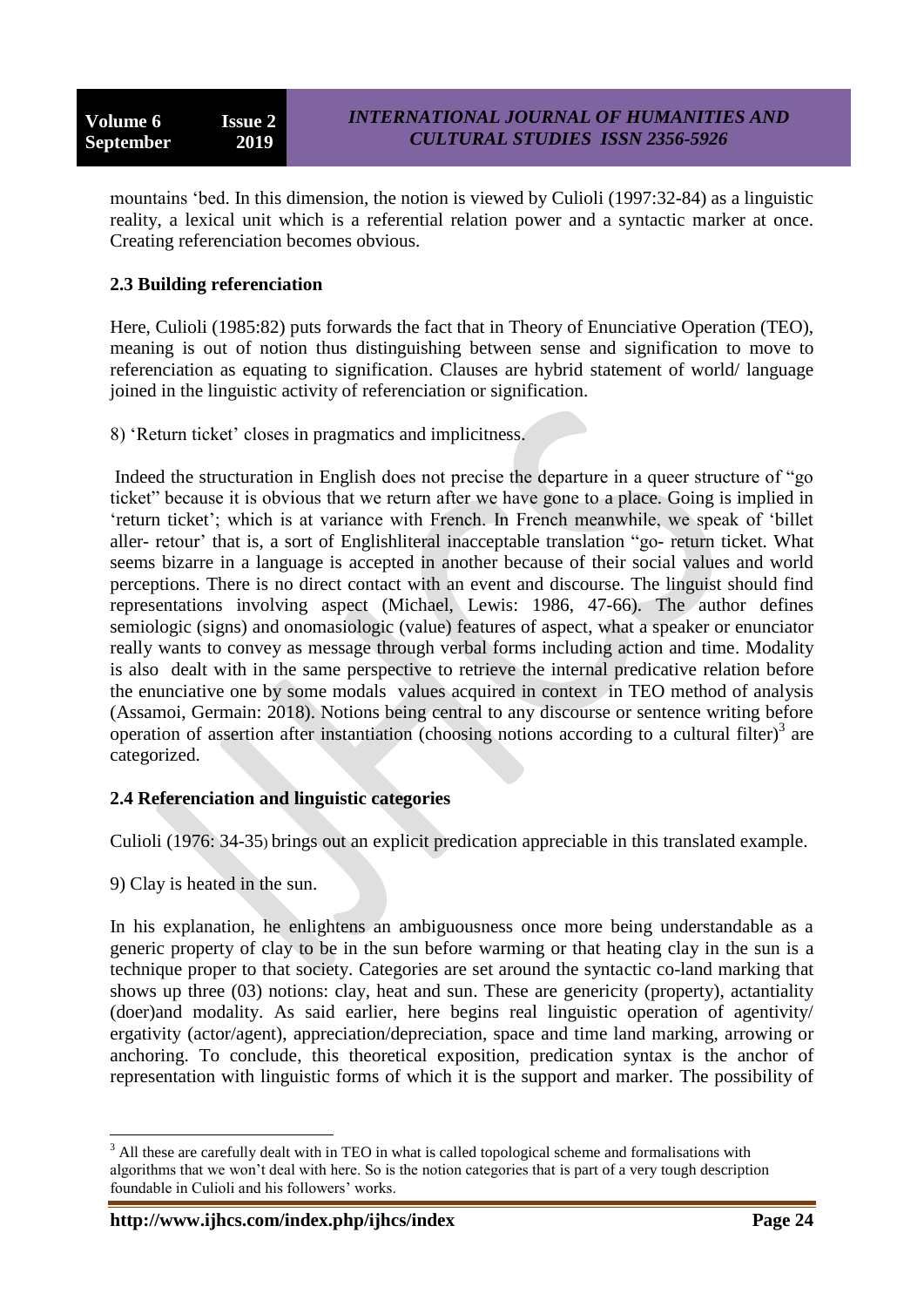limited or extended relation between linguistics, mediation, sociological approaches and automatic translation and interpretation must be explored.

#### **3. Linguistic and non- linguistic cohabitation for translation and interpretation**

It is conspicuous that machine can on no account replace human despite any registered progress as Gerard Lynch(2013:138-39) puts it.

> As evidenced by the literature in the machine translation community, automatically detecting translated text from original text has become an important research question, as institutions look to the web to obtain parallel corpora and language models for training large-scale statistical machine translation systems. It is of the utmost importance that machine-translated text does not find its way back into the training corpora for these systems, as this would be detrimental to the training of any future models, thus the need for systems to detect different textual qualities. Another application of these classifiers could be in estimations of translation quality, however this would require human annotated judgments of translation quality attached to a corpus of translations, which could prove to be rather subjective. The methodology developed in this thesis could be applied in other domains where questions of textual style are important, such as controlled language verification software for large multinational corporations.

As far as language is concerned, it is even an abuse to man"s ingenuity. Or one should stop going to school and acquire high diplomas, since the easy way and problem solver mechanism exists. Quoting sociolinguistics which is a sub-linguistic branch, sociology and literature which should cover a larger spectrum of real situations against pragmatics (analysis of language in real and varied situations) (Lucie, Quinquis: 2019) is very wrong and too a narrow judgment to discard disciplines. We may also wonder if a translator or interpreter needs grammar tools and why? Or if just being a specialist of a given field is enough to establish a sufficient translation status to an individual without any prior linguistic or grammar background because computer and mobile applications settle all matters of moving from a language to another.

Without being in an absconded cheating way of claiming unusefulness of language creation and style varying from a person to another, it is rather unspeakable to claim that the human brain conceives computers and software<sup>4</sup> giving them the content he wants. Creation and designing, like planning a lesson hours after hours, is a human activity. It is a commonly held belief in language departments' translation classes that no translation is perfect. It is not equivalent to saying that the translation is wrong. What is pointed out, is the undoubtable fact that even language specialists will not write an essay the same way. But still, there may be one which will sound better. The underground reflection is also that a translation is improvable thousands of time by a person or a group of human beings, as it were. Paradoxically, it should not be believed a computer can allow this alone. Unless different softwares for translation are submitted a text to translate. Even so, who will judge their validity except man who can both conceive and correct. After showing a few limitations of

 $\overline{a}$ 

<sup>&</sup>lt;sup>4</sup> Criticisms against Turing's intelligent machine, computer to state that in language domain, human's brain can never be substituted to by machine.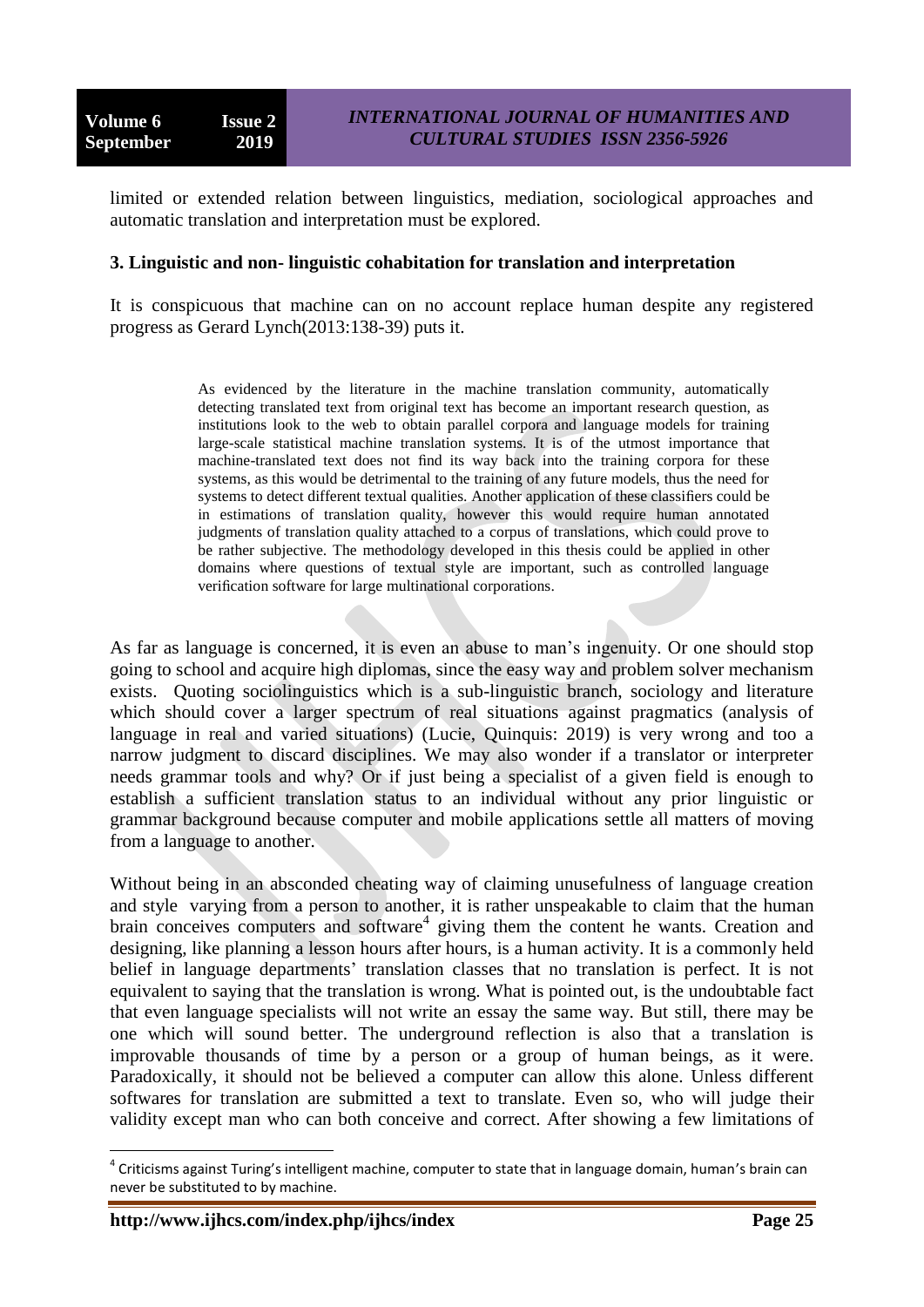conceptions favourable to machine against linguistics, let us display some automatic short translations and the human"s one on the same texts.

#### **3.1 Excerpts of computer or mobile and man's translated texts**

The following extracts of research works are from history, and social sciences papers' abstracts translations by Google translation application. The strategy governing this most important part of the demonstration, is moving from automatic translation to man-made one and finally, jumping to a comparative analysis of both results.

# **3.1.1 History source and target translations of a pre-defense paper, university Félix Houphouet Boigny, Côte d'Ivoire**

# 10) **Initial French version**

# **Le Djamou et la Construction Identitaire dans le Soudan Occidental aux XVe-XVIesiècles**

#### **Résumé**

Le fait de nommer et d"être nommé dans les sociétés africaines en particulier dans le Soudan Occidental, est d"une importance fondamentale. Les entités nominatives que sont le nom et le prénom assurent à l"individu l"identité personnelle. Bien plus, le nom ou le *djamou* ou encore le patronyme tout en indiquant la filiation de la personne qui le porte, inscrit celle-ci dans une continuité généalogique. Il indique par la même occasion son appartenance à une communauté. La hiérarchisation des sociétés dans le Soudan Occidental donne toute sa valeur au *djamou* ; car celui-ci indique à l"individu qui le porte, sa place au sein des hommes. Le *djamou,* hérité de l"ancêtre fondateur, est le ciment fédérateur qui assure au groupe son unité et son individualité. Dans le Songhay, empire englobant divers peuples et ethnies dans un seul et même ensemble politique, d"illustres familles maraboutiques, de grands savants en l"occurrence, les Anda ag-Mohammed et les Aqit, ont joué un rôle remarquable dans le rayonnement de la vie religieuse et culturelle. Elles avaient le monopole des fonctions de cadis et de l"imamat de Tombouctou. D"ailleurs, leur *djamou* s"identifie aux grands hommes de science, aux principaux cadis et Imams du Soudan Occidental, surtout du XVIe siècle. Les chroniques soudanaises rendent compte des actes ou des œuvres ayant servi à distinguer ces hommes dans la société. On note cependant une certaine idéalisation de la conduite de ces grands érudits. Certains points de leurs biographies respectives sont décrits avec exagération.

**Mots clés** : djamou, patronyme, Soudan Occidental, ancêtre fondateur, continuité généalogique, renommée, cadi, Songhay, imam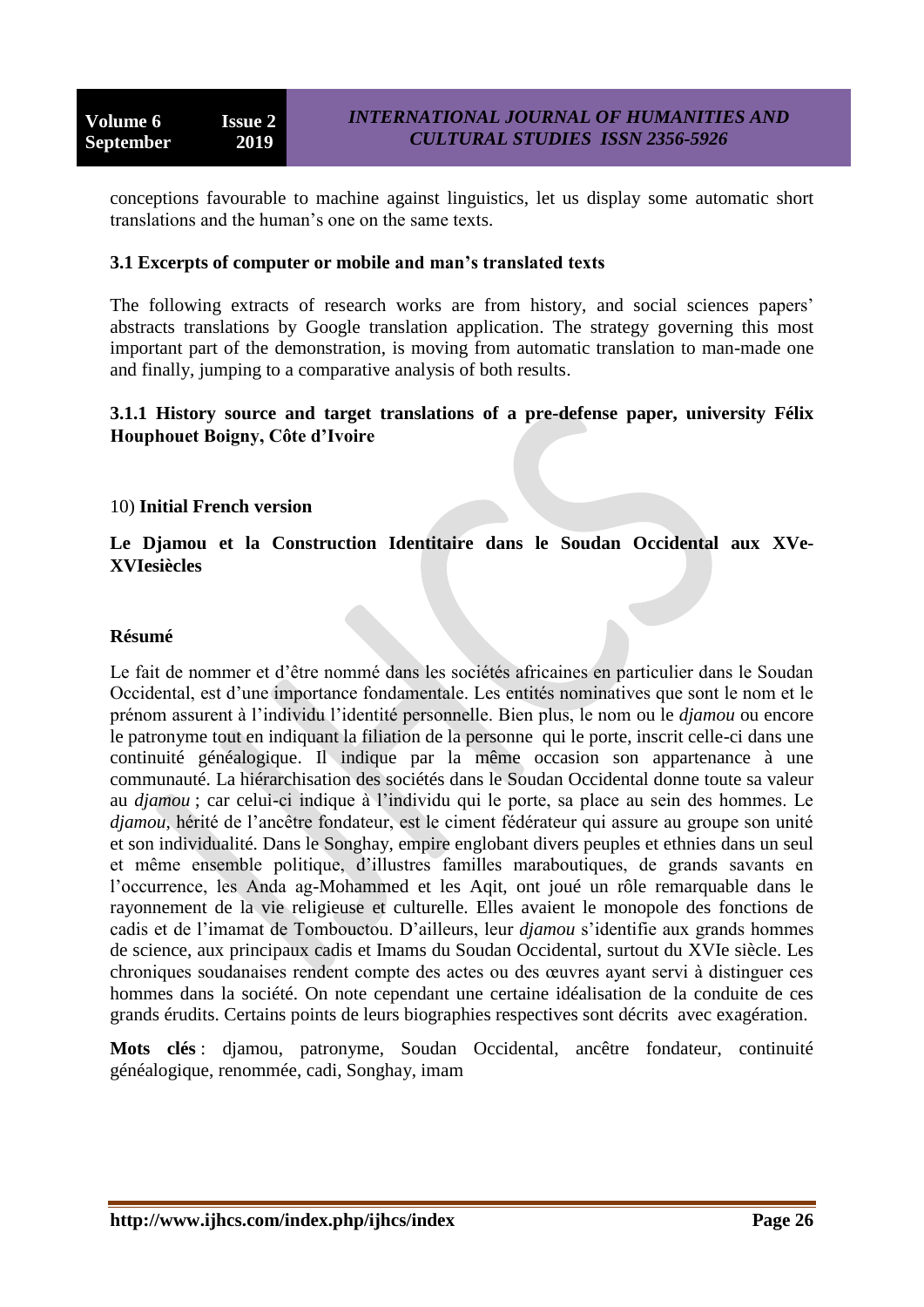# 11) **Google translation into English**

#### **Djamou and Identity Construction in Western Sudan in the XV-XVIcenturies**

#### **Abstract**

Appointment and appointment in African societies, particularly in Western Sudan, is of fundamental importance. The nominative entities that are the surname and the first name ensure the individual's personal identity. Moreover, the name or the djamou or even the surname while indicating the filiation of the person who wears it, inscribes it in a genealogical continuity. At the same time, he indicates his belonging to a community. The hierarchy of societies in Western Sudan gives the djamou all its value; because it indicates to the individual who wears it, his place in men. The djamou, inherited from the founding ancestor, is the unifying cement which assures the group its unity and its individuality. In the Songhay, an empire encompassing various peoples and ethnicities in one and the same political ensemble, illustrious maraboutic families, great scholars in this case, the Anda ag-Mohammed and the Aqit, have played a remarkable role in the radiation of religious and cultural life. They had the monopoly of the functions of cadis and the imamate of Timbuktu. Moreover, their djamou identifies with the great men of science, the main cadis and Imams of Western Sudan, especially the sixteenth century. The Sudanese chronicles account for the acts or works used to distinguish these men in society. There is however a certain idealization of the conduct of these great scholars. Some points in their respective biographies are described in exaggeration.

**Keywords: djamou, patronymic, Western Sudan, founding ancestor, genealogical continuity, fame, cadi, Songhay, imam**

# 12) **Human's translation into English**

# **The djamou and Identity Building in Western Sudan in XV th and XVI th Centuries**

#### **Abstract**

It is conspicuous to name and being named in African societies, mainly in Western Sudan. Naming tools made of last and first names bestow the individual upon personal identity. What is more, the name or djamou or the last name includes that individual in a continuum family tree and community by describing his parents. Societies" hierarchy in Western Sudan gives the djamou its entire value showing a person his status in society. The djamou is inherited from an ancestor and thus triggers federations of humans and unity. In the Songhay empire, varied peoples and ethnic groups are within the same political organisation. That is to say, great marabous' families, learned, the Anda ag-Mohammed in particular, and the Agit. They had monopoly of the professions of cadis and imamship of Tombouctou. Indeed, their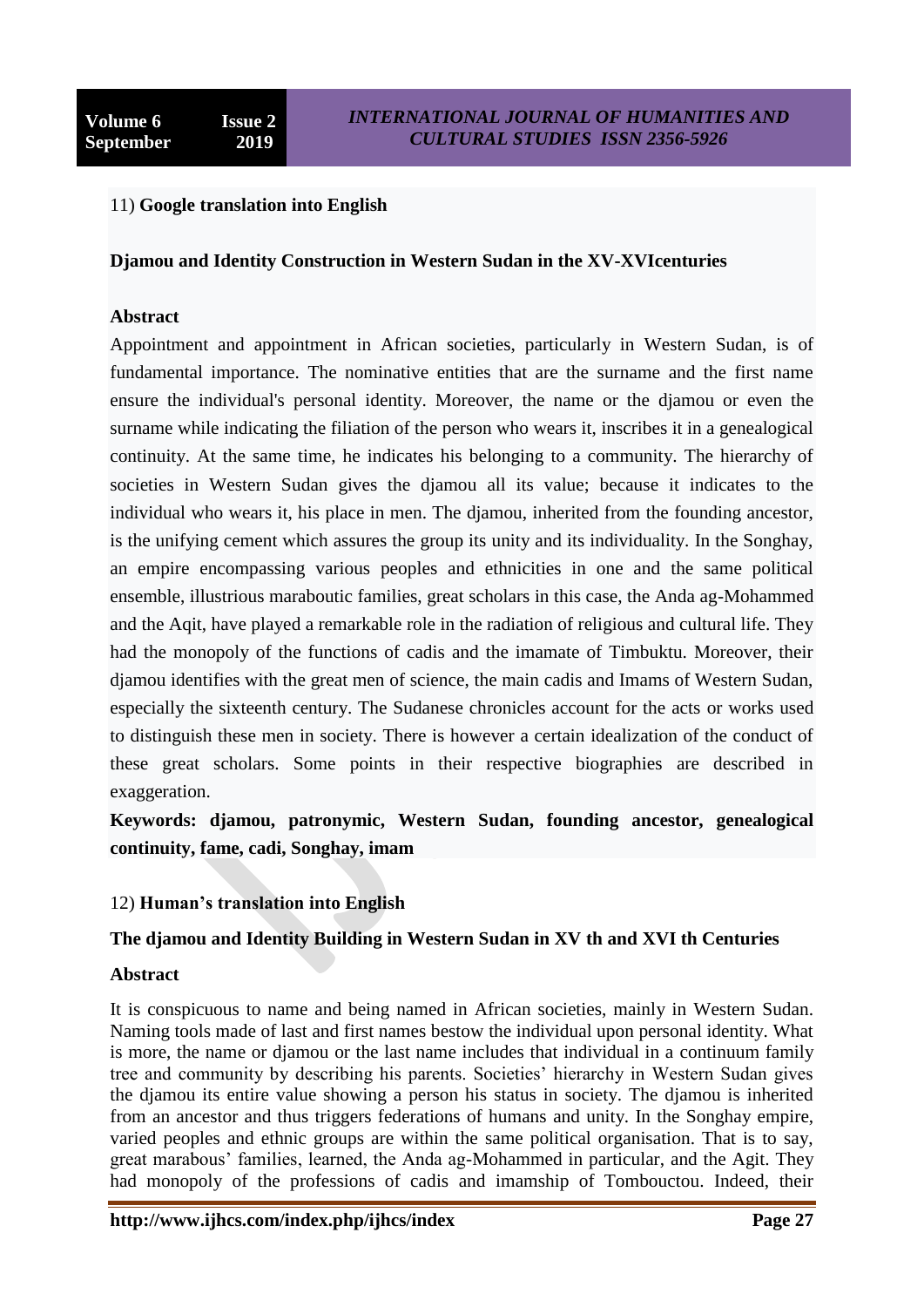Djamou is assimilated to prominent scientists, to main cadis and Imams of Western Sudan during the XVI th century. Sudan"s tales account for deeds which have distinguished this class of people in society. However, an idealism of the behaviour of those renowned scholars and their biographies, to some extent, are written with exaggeration.

**Keywords** : Djamou, last name, Western Sudan, founders ancestors, Family tree continuum, reputation, Cadi, Songhay, Imam

# **3.1.2 Anthropology of organisations Pre-thesis defense papersummary, university Félix Houphouet-Boigny, Côte d'Ivoire**

# 13)**Original French version**

**La problématique de la contre-performance des sociétés coopératives agricoles de cafécacao au développement local en Côte d'Ivoire : cas du canton Touka dans la souspréfecture d'Oumé.**

# **Résumé**

Cette étude se propose d"analyser la problématique de la contre-performance des sociétés coopératives agricoles au développement local en Côte d"Ivoire. Cette étude qualitative a été menée dans le canton Touka dans la sous-préfecture d"Oumé auprès de 7 sociétés coopératives prenant en compte les membres du bureau exécutif (de chaque société coopérative), Les membres des sections des différentes coopératives agricoles du canton, les formateurs et les encadreurs des sociétés coopératives du canton ainsi que les autorités administratives et coutumières. Les personnes ont été choisies sur la base de la technique d"échantillonnage par choix raisonné. Les résultats montrent que la question d"organisation des sociétés coopératives agricoles de café-cacao traduit leurs incapacités à contribuer de manière efficace dans les projets de développement de ladite localité.

# 14)**Google Translation into English**

**The problem of the underperformance of agricultural coffee-cocoa cooperative societies to local development in Côte d'Ivoire: the case of Touka canton in the sub-prefecture of Oumé.**

# **Abstract**

This study aims to analyze the problem of the underperformance of agricultural cooperative societies to local development in Côte d'Ivoire. This qualitative study was conducted in the Touka canton in the sub-prefecture of Oume with 7 cooperative societies taking into account members of the executive board (of each cooperative society), members of the sections of the various agricultural cooperatives of the canton, trainers and the supervisors of the cantonal cooperative societies as well as the administrative and customary authorities. The persons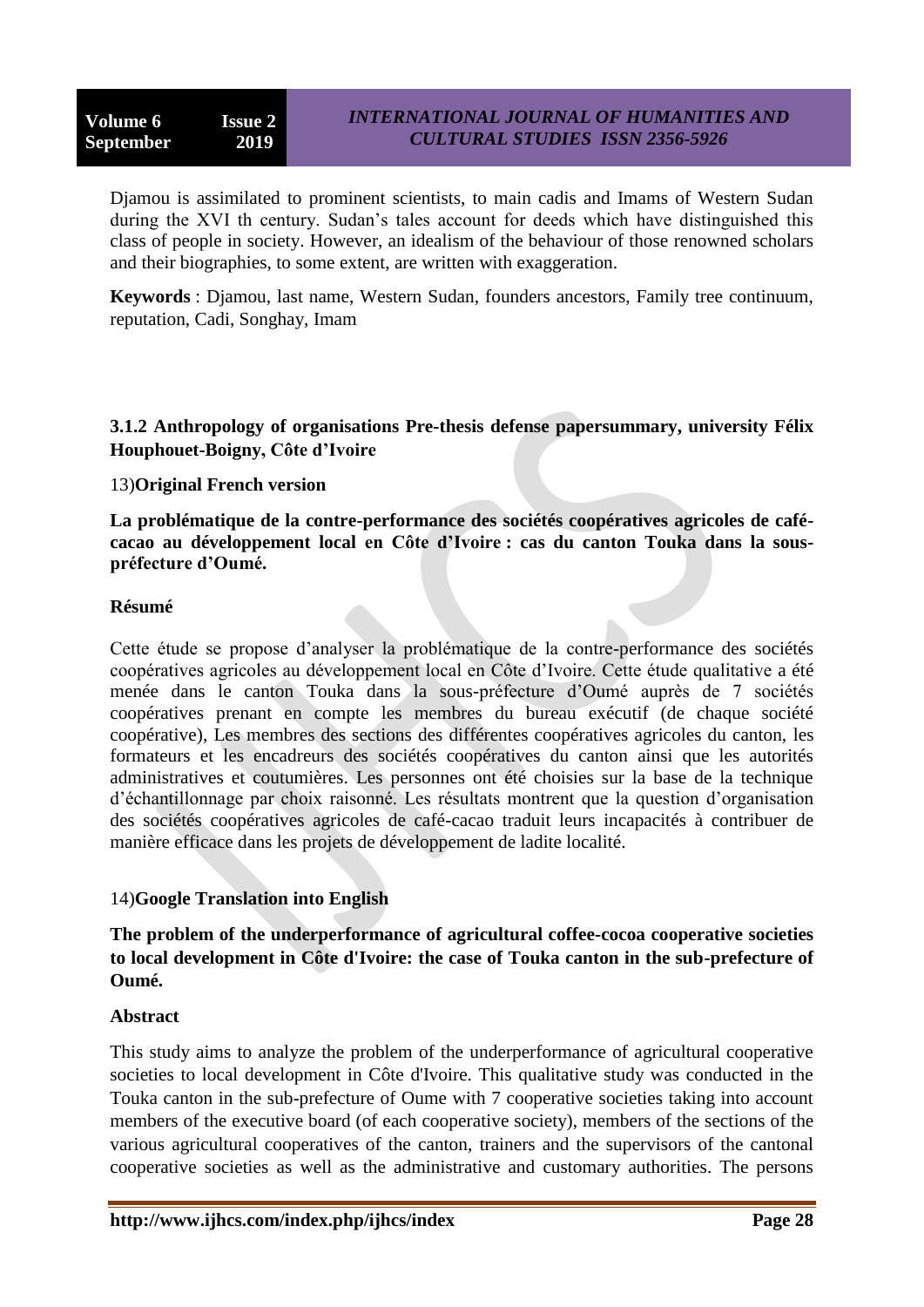were chosen on the basis of the reasoned sampling technique. The results show that the question of organization of agricultural coffee-cocoa cooperative societies reflects their incapacity to contribute effectively to the development projects of the said locality.

# 15)**Human's translation into English**

**Non- Performance Issue of Coffee and Cocoa Agricultural Cooperative Companies in the local Development of Côte d'Ivoire: Example of the Touka District in the Subprefecture of Oumé**

#### **Abstract**

This work aims at analysing the issue of lack of performance of Côte d"Ivoire"s agricultural cooperatives in local development. The study has been qualitatively carried out in seven (07) cooperative companies of the Touka district within the subprefecture of Oumé basing on board of directors of each cooperative, shareholders, trainers and supervisors together with administrative and villages chiefs. People in this research work have been chosen according to the reasonable sampling technique. The scores reveal the inefficiency of the organisation of those cooperatives to take part in local development.

After much theoretical discussion, the translations above must be analysed in the framework of Theory of Enunciative Operation"s notional method of referenciation. The evidence that some excerpts of Google translation and man"s craft are compatible or not is examined.

# **4. Assessing computer, mobile translationsby Google application and human's ones through TEO**

The theses papers" summary showed above are representative enough of what computer or mobile can do in French-English translation using the same application of Google for example. Consequently, key points related to language skills are paramount to the interpretations below. Beforehand, It is safe to precise that there is a very honorable book for translation techniques in French- English translation(Jean-Paul Vianay, et.al. 46-55) which has been for long, a stock of comparative styles and techniques for accurate translation in Côte d"Ivoire and I assume, in French speaking countries which credit translation with great importance in their universities and vocational training high schools. A few elementary notions not purely syntactic are modulation, literal translation, transposition, equivalence, modulation and borrowing. The most recommended among them are modulation and transposition.

16) A medical student: un étudiant en médecine. A case of transposition in which the literal translation has no meaning in French because we will obtain this: un étudiant médical or un médical étudiant. It cannot stand for the straightforward adjective translation does not confer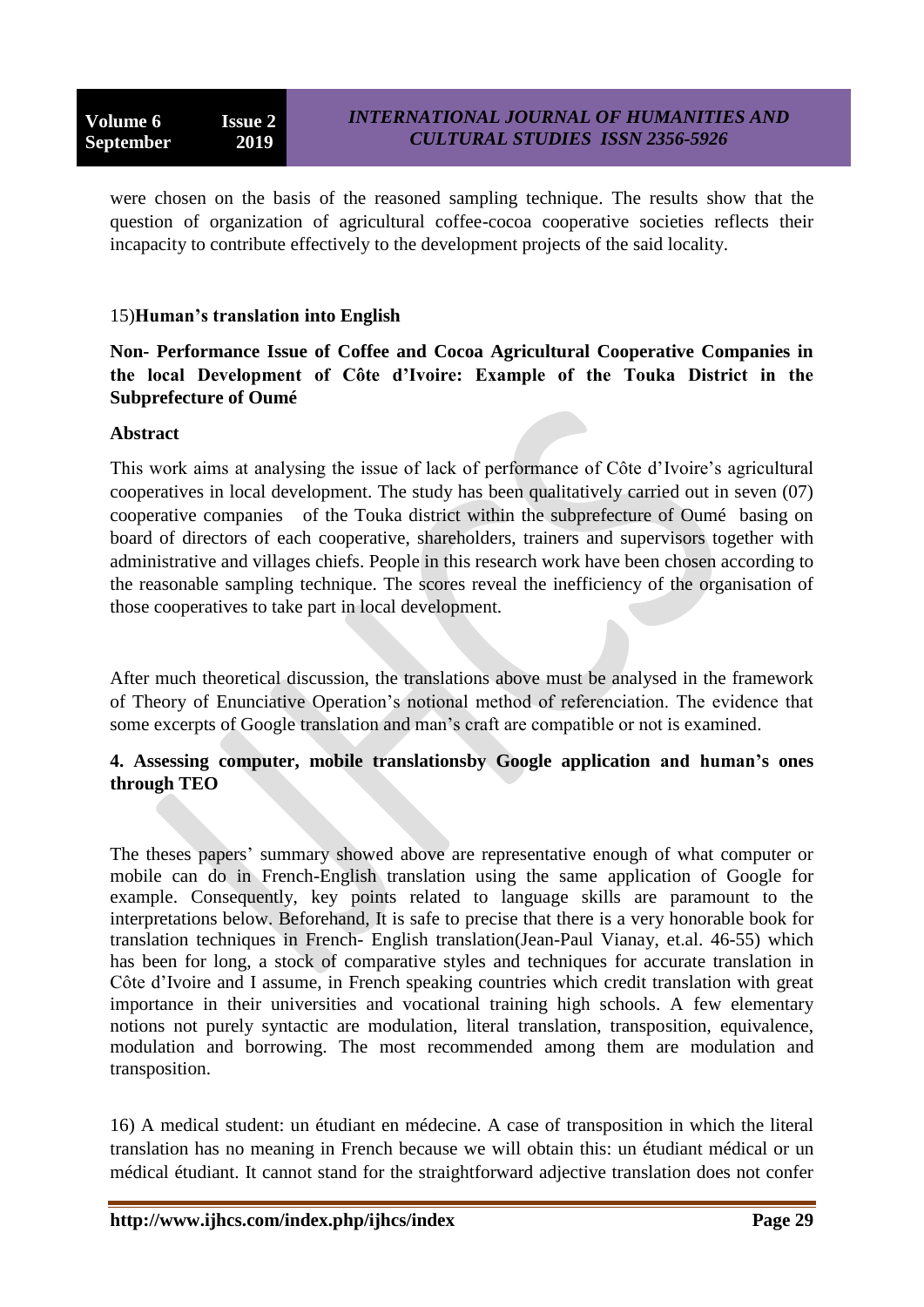the student his status of student of medical science but is related to a medecine or a medical substance. The faculty in French is "médecine". So the right translation for a francophone not to be shocked is "un étudiant en médecine". Similarly in the following instance,

17) Wall paper: papier peint, there is a change of point of view, a modulation. A word for word translation would give "mur papier "which is even not referential at all but chaotic. Whenever this related analysis is found, it will be brandished. Meanwhile, coming back To TEO notional classifications based on the papers" abstract translation, is what was foreseen beforehand.

# **4.1 Subject and predicate different properties' description**

From a sole notion, there can be classes of occurrences as observable in Google translations segments of speech in (11)"identity construction" and (12)" identity building" which are synonyms in the sense of creating, finding a name, a dynamic process. There is no misunderstanding in these metaphoric but understandable notions creations. What can be discussed is whether "construction" or "building are suited to the context. Sociolinguistics and pragmatics or mediation theory [in fact a sociological approach of language] can be useful to check the real word fit for the situation. Speaking of difference, would be for example negation on the predicative relation to deny a certain property; which is not the case. Many examples can be used to reinforce the same notice. Still on the papers' titles, (14) and (15) lead to the problem of verbalized notion or not.

# **4.2 Representation and verbalisation**

In the above mentioned instances, "The problem of the underperformance of agricultural coffee-cocoa cooperative societies to local development in Côte d'Ivoire: the case of Touka canton in the sub-prefecture of Oumé", versus human"s translation**"**Non- Performance Issue of Coffee and Cocoa Agricultural Cooperative Companies in the local Development of Côte d"Ivoire: Example of the Touka District in the Subprefecture of Oumé" and the French source "La problématique de la contre-performance des sociétés coopératives agricoles de café-cacao au développement local en Côte d"Ivoire : cas du canton Touka dans la sous-préfecture d"Oumé".

In these cases, there are some problems of verbalisation or representation to move to extralinguistics. To recall, there is no straightforward move to referentiation. Processes are also to be kept to. "Under" is an English prefix to underrate but the underestimation may be sufficient. The author indicates a negative performance in cocoa cooperatives. Consequently, "non- performance" in the human"s translation is more accurate to mean lack. Moreover, "Canton"" though part of the English lexicon does not fit in with the context of representation of the locality in the co-text which the human"s translator rightly denominates "district" to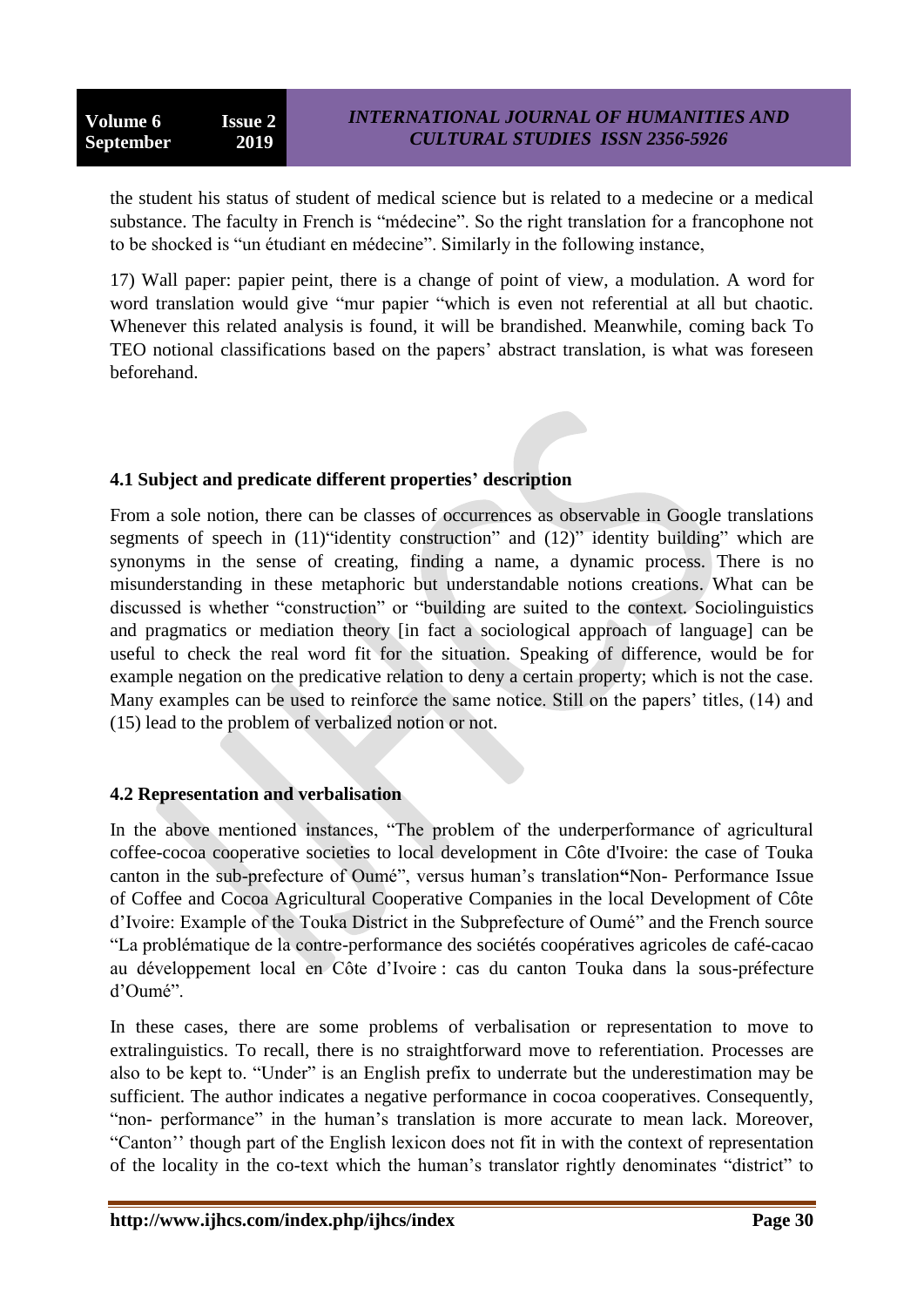bear in mind area. These are not pure cases of modulation but a little since there is a change of point of view upon notions judged as not exactly close. On the contrary, a lot of litteral translations are naturally discernible in the computer"s application. Synchronic and achronic values about the speaker"s validation of the utterance can be a problem.

# **4.3 Event locution**

Verbalisation does not agree with syntactic errors which wrench the enunciator"s disagreement as to accepting a given utterance since it is not consecutive to truth validity. Indeed in (11) and (12) respectively, the coordination around the notion "appointment and appointment" against man"s translation of (13) "naming and being named" justifies the lack of syntactic creation of the application resulting into an incomprehension of the event. Referenciation is wrong. A slight difference with the beginning of translation in (14) "This study aims to analyse" portrays an understanding despite the syntactic mistake of "aim +to +Verb" instead of "aim+ at + V-ing"recurrent in Google translation throughout other scientific translated and corrected papers not introduced in this research work. The preposition "at" pinpoints with accuracy (Assamoi, Germain: 2015, 251-57) and in classical syntax, lifts up the operator ING to express objective as proved in (15) "This work aims at analyzing…" Let us examine notion and out- assertion status.

# **4-4 Notion and out-assertion status**

What can be seized in this sub-title is the real referential value of the notion that can mean something in a given society and another thing in another. It is closely linked to a sociolinguistic appraisal of language use. There is a copious use of notions whose significations require a little attention. In (11), words, and group of words like "...who wears it" to refer to a noun is very questionable. One is given a name, has it, but doesn"t wear it as a garment. "The filiation" is a French calque which initially means father and mother"s name including the descendant's own name in civil law. I do not think English views it the same. The translator in (12), describes in a paraphrase this reality "What is more, the name or djamou or the last name includes that individual in a continuum family tree and community by describing his parents". One should go back to the preceding predicative occurrence of the text, to understand that attempt of translation which could simply be bringing out the idea if the terminology is not found."Imamate" is simply Imamship" in (12) because the translator has the right intuition that the word "imamat" which is a second level of nominalisation, a recategorisation drawing the line between the person "imam and the institution or profession "imamat", could at least, be understood as such in English by simply adding the suffix "ship" that is grammatically correct and reflects that signification because "imam" is used in English too.

As to(14) Google translation, "members of the executive board (of each cooperative society) is retaken as "board of directors and shareholders" in (15) because the human brain has the culture of the organisation chart of a company in marketing or management; Something a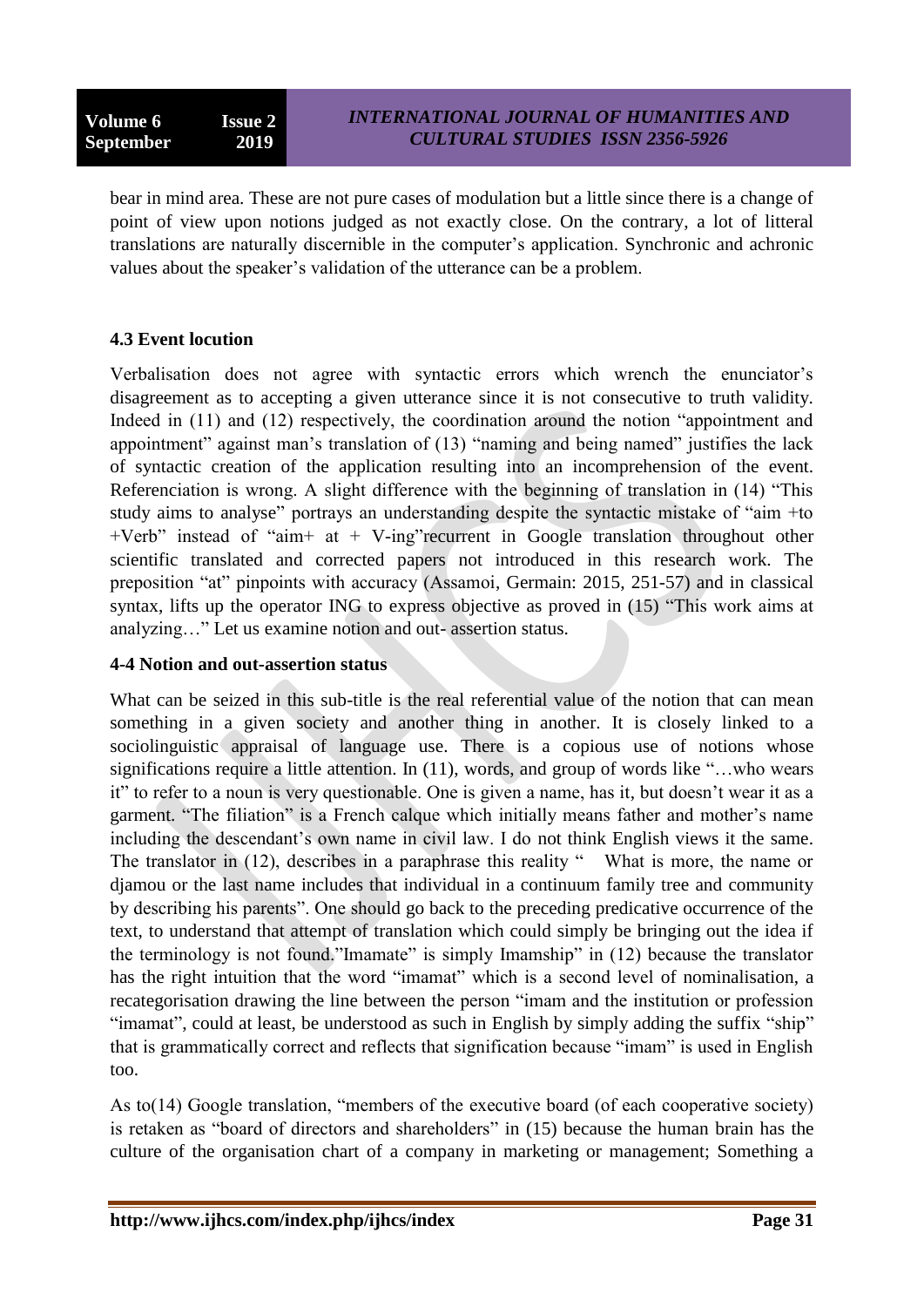computer can be given. All this partakes in building referenciation through well spotted linguistic categories.

#### **Conclusion**

It cannot be denied that a computer application such as Google translation is very useful in translation and interpretation. For the language layman, a computer application of this kind, gives a broad sight of his original version translation. This preliminary translation should be given to an expert to check good referenciations alongside syntactic constructions or stylistic variations. The translator has a bank of vocabulary already and even some well-formed structures. His task as demonstrated, will then consist in improving with his linguistic knowledge and culture, the whole text applying his style but remaining faithful to the original text. The interpreter likewise, can prepare some aspects of his oral presentation through automatic translation and other materials he is used to. Automatic translation quickens translation but cannot be an absolute reference of perfectness so long as the human brain is always looking for perfection he will never reach in language mastery. Therefore, computer and mobile applications designers(the same tools in fact) should be looking for more syntactic and words precision to enhance the quality of automatic translation and interpretation. Many softwares are available. Only one has been explored. Getting more than one, can also help the specialist to choose the most reliable output at a given time to be ameliorated. Automatic translation and human"s linguistic skills can be complementary and even pave way for qualitative translation in a mixing up.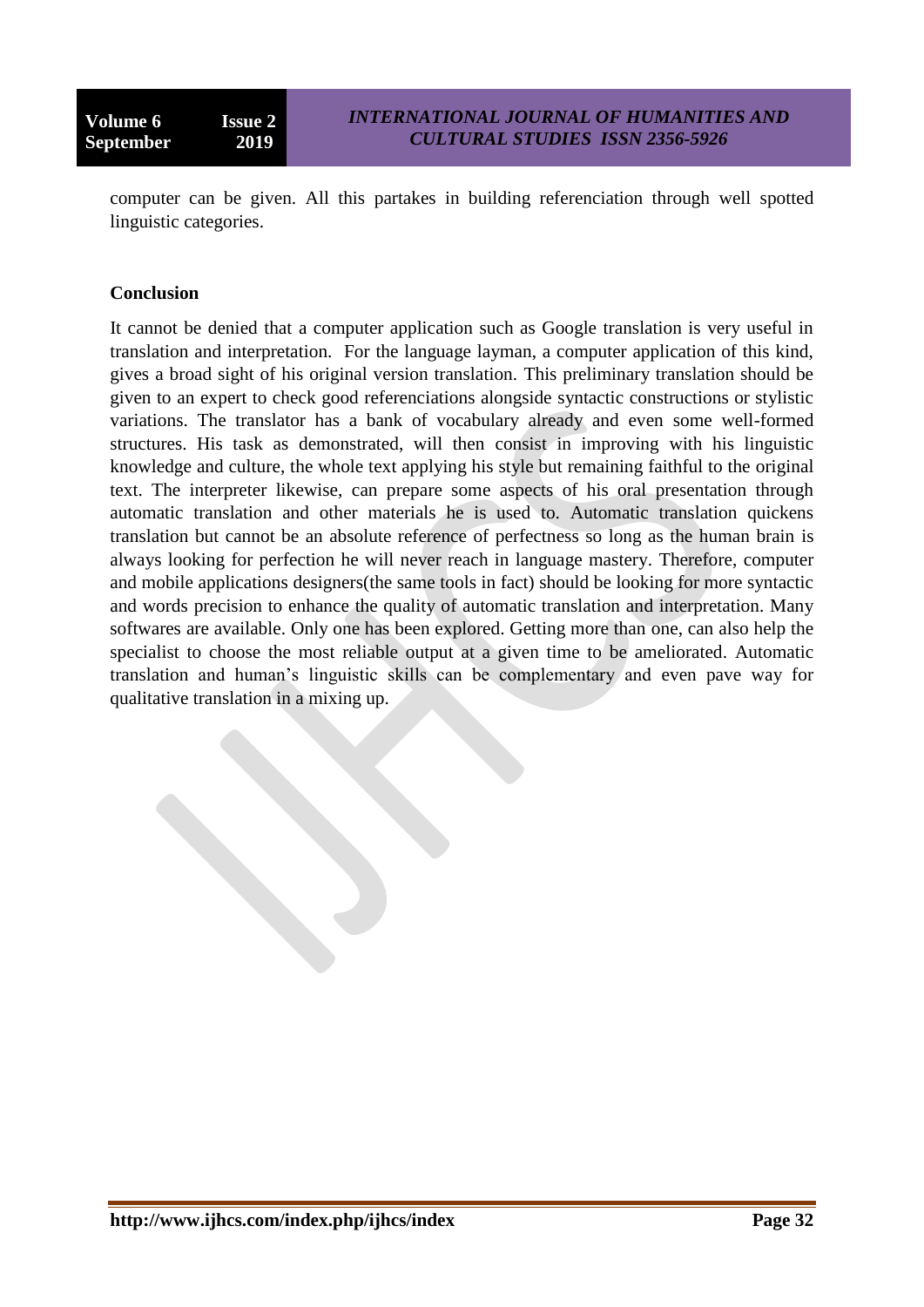#### **Bibliography**

[Anna, C.](https://www.cairn.info/publications-de-Anna%20Claudia-Ticca--137421.htm) (2015) *« Interprétation, traduction orale et formes de médiation dans les situations sociales* » in [Langage et société](https://www.cairn.info/revue-langage-et-societe.htm) N° [153,](https://www.cairn.info/revue-langage-et-societe-2015-3.htm) 7- 30.

Benveniste, E. (1966), *Problème de Linguistique Générale* (I), Paris, Editions Gallimard, 273.

Bouscaren, J. (1987), *Grammaire et Textes Anglais, Guide pour l'Analyse Linguistique*,Paris, Ophrys.

Caminade, M. (1995), *Les Formations en Traduction,* TTR, 8(I), http//dol.org, 247-270.

Chinnery, G. (2006)," *Emerging Technologies Going to the MALL: Mobile, Assisted Language Learning Language* in Learning and Technology, Number1, Volume 10, Baltimore County, University of Maryland, 9-16.

Coquet, J.C. (1970) "*L'Implicite de l'Enonciation*" in Langages, 9-11.

Culioli, A. (1982), "*Rôle des représentations métalinguistiques en syntaxe*", Tokyo, Session plénière du XIIIe Congrès International des Linguistes, T.2, 95-114.

Culioli, A. (1991), "*Structuration d'une notion et typologie lexicale. A propos de la distinction dense, discret, compact*", Université de Besançon, 7-12, retaken in T. 3 : 9-16.

Culioli, A. (1997), « *A Propos de la Notion* », Paris, Ophrys, 32-84.

David, R. (2011), *Guide de Projet de Traduction, Québec, Service Météorologique du Canada.*

De Saussure, F. (1955), *Cours de LinguistiqueGénérale*, Paris, Payot, 170.

Diller, A.M. (1979) Langue Française : la Pragmatique, Paris, Numéro, 42, Mai, 3-17.

Gerard, L. (2013), *Identifying Translation Effects in English Natural Language Text* May 7, 138-39.

Germain, A. (2015), *Pour une Approche Syntactico-Sémantique et Pragmatique des Prépositions de la Langue Anglaise*, doctorate dissertation, Bouaké, Université Alassane Ouattara, 83-84,251-257.

Germain, A. (2018), *Modality in Scientific Discourse, between Radical and Epistemic*, Abidjan, YOUROU, Université Houphouet-Boigny.

Huddeston, R. (1988), *English Grammar: an Outline*, Cambridge University Press, 24-125.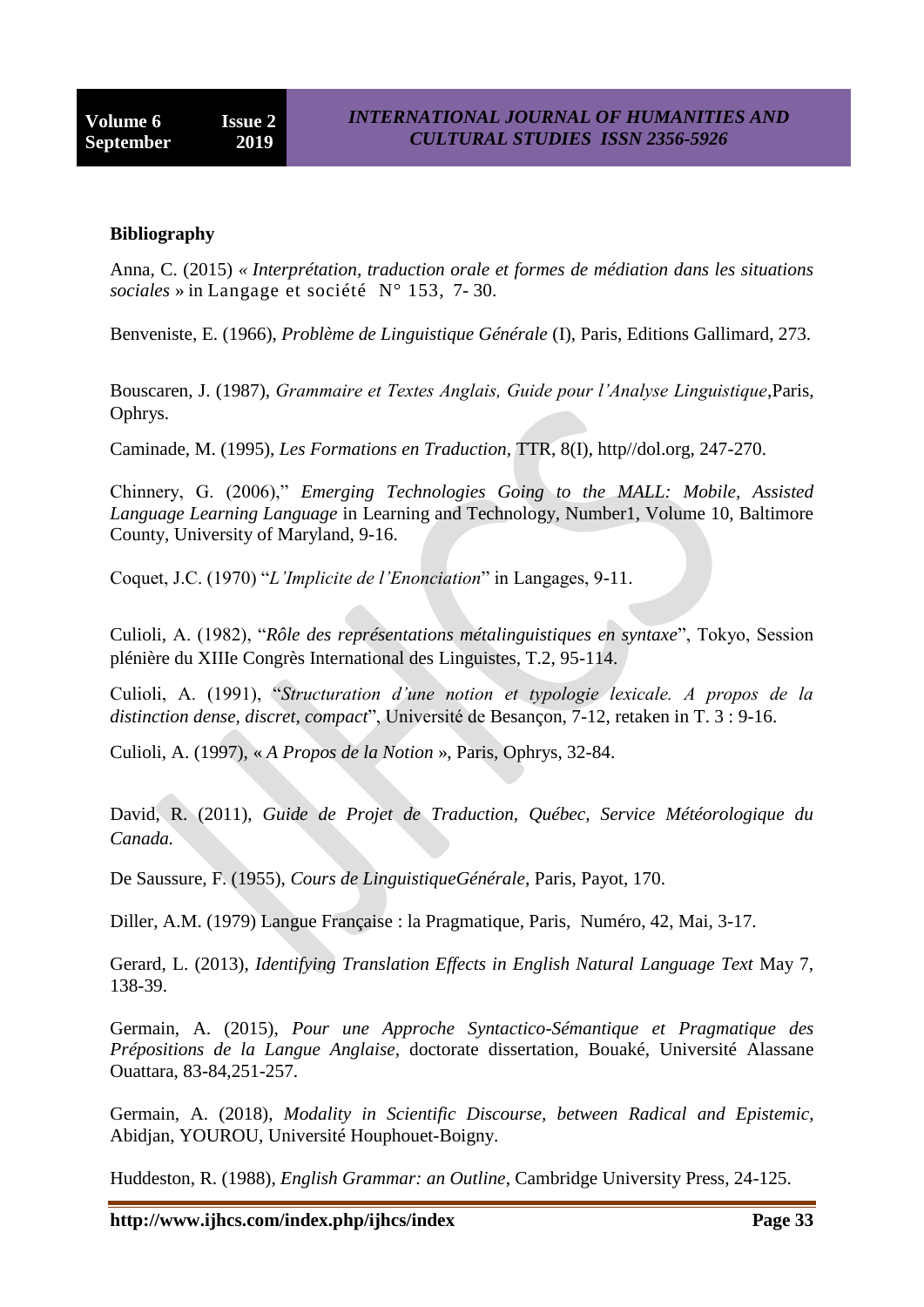Josselson, H. (1971), *Automatic Translation of Languages since 1960*, Detroit Michigan, Wayne State University, 2-5.

Lewis, M. (1986), *The English Verb: an Exploration of Structure and Meaning*, London, Language Teaching Publications, 47-66.

Linsdstedt, L. (2015), *Nouveau Visage de la Traduction et de l'Interprétation*, Bâle, Communiqué de Presse.

Lise, R. et.al (1994), *Pour un style clair et simple -Guide du formateur*, Canada, Ministre des Approvisionnements et Services.

Melis, N. (2001), *Didactique et Evaluation: le Cas de la Traduction dans la Langue Etrangère*, Barcelona, Université autonome de Barcelone, 142-45.

Nicole, M. (2001), *Evaluation et Didactique de la Traduction dans la Langue Etrangère*, Barcelone, département de Traduction Université de Barcelone, 142-45

Norris, J. (2014), *Innovation and Accountability in Language Program Evaluation*, Georgetown University, 5.

Ofolabi, O. (2018), *Analyse des Besoins du Marché de Traduction et de l'Interprétation : vers l'Optimisation de la Formation des Traducteurs et Interprètes Professionnels au Nigéria*,

Paul, L. (1998), *Théorie des opérations énonciatives et représentations : la référenciation*, Cahiers de praxématique 31, 91-114.

Peters, J., *Sociologie de la Traduction*, Université de Bretagne-sud, [jean.peters@univ-ubs.fr,](mailto:jean.peters@univ-ubs.fr) 1-43

Quinquis, L.*Différence entre Traduction et Interprétation: Perspectives en Europe de l'Ouest*, http: // tradeo.ch/, 142-45.

Robert, J. et.al. (2011), *Emerging Technologies Learning Mobile APPS For Language Learning*, Volume15, Virginia, Commonwealth University, Number 2, 2-11.

Seuren, P. (1974), *Semantic Syntax*, London, Oxford University Press, 29.

Siefert, R. (2013), *The Rise and Fall of the Grammar Translation Method*, Cambridge, Harvard University, [https://www.meted.ucar.edu/about\\_legal.php,](https://www.meted.ucar.edu/about_legal.php) 1-10.

Turing, A. (1950), *Computing, Machinery and Intelligence*, Mind 59, 435- 460.